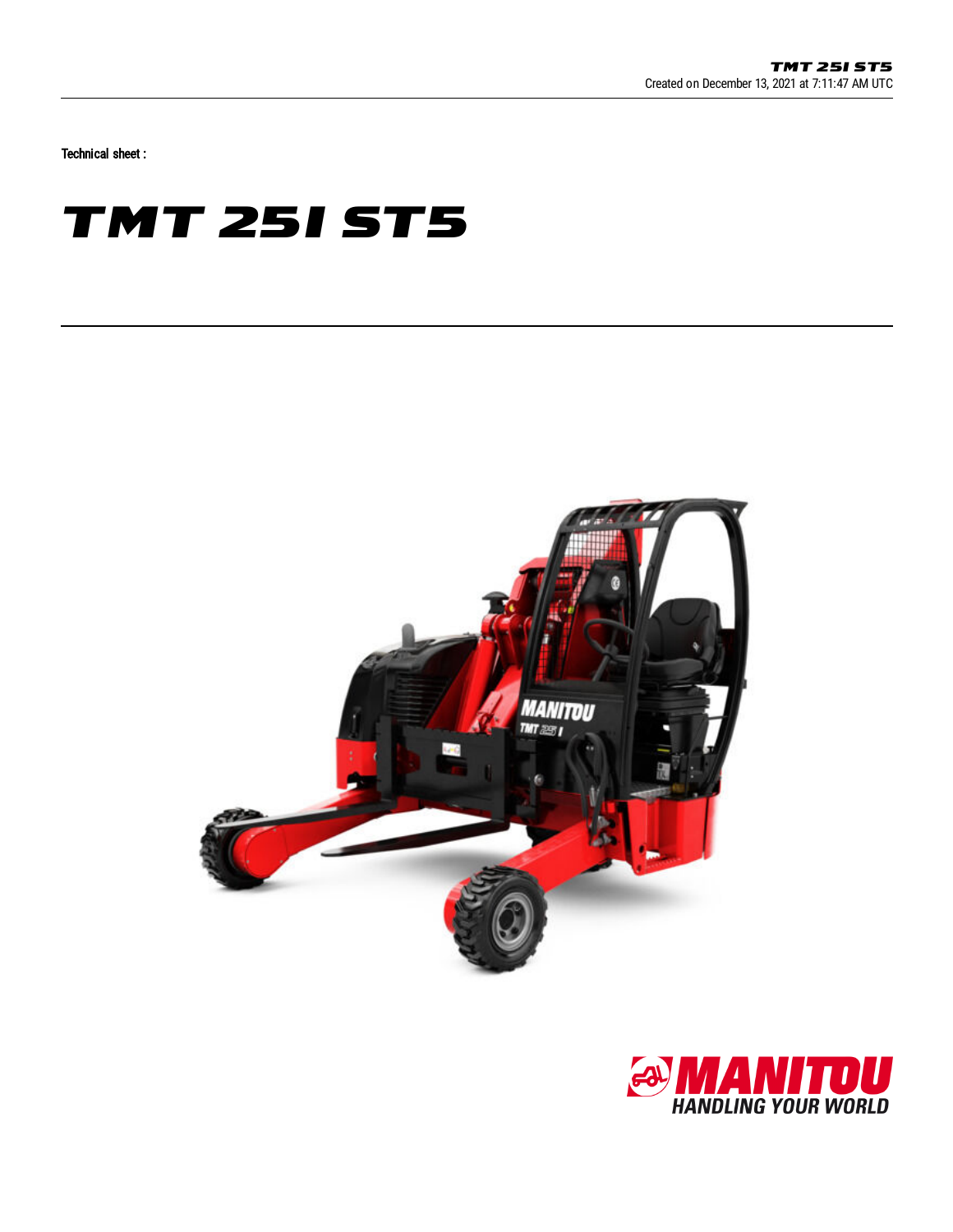|              | <b>Technical characteristics</b>                                |                | <b>Metric</b>                        |
|--------------|-----------------------------------------------------------------|----------------|--------------------------------------|
| 1.1          | Manufacturer                                                    |                | MANITOU                              |
| 1.2          | Model Name                                                      |                | <b>TMT 251 ST5</b>                   |
| 1.2.1        | Reach out equipment                                             |                | Telescopic boom                      |
| 1.3          | Power source                                                    |                | Diesel                               |
| 1.4          | Operator type                                                   |                | Seated                               |
| 1.5          | Max. capacity                                                   | Q              | 2500 kg                              |
| 1.6          | Load centre of gravity                                          | $\mathbf c$    | 500 mm                               |
| 1.8          | Load distance, centre of drive axle to fork                     | x              | $-505$ mm                            |
| 1.9          | Wheelbase                                                       | $\mathsf{v}$   | 1784 mm                              |
|              | Wheels                                                          |                |                                      |
| 3.1          | Tyres type                                                      |                | Pneumatic                            |
| 3.2          | Dimensions of front wheels                                      |                | 18x7-8                               |
| 3.3          | Dimensions of rear wheels                                       |                | 10x16,5                              |
| 3.5          | Number of front wheels / rear wheels                            |                | 2/1                                  |
| 3.5.2        | Drive wheels (front / rear)                                     |                | 2/1                                  |
| 3.6          | Front wheel gauge                                               | <b>b10</b>     | 2102 mm                              |
|              | <b>Dimensions</b>                                               |                |                                      |
| 4.2          | Height telescopic boom lowered                                  | h1             | 2285 mm                              |
| 4.3          | Free lift                                                       | h <sub>2</sub> | 1700 mm                              |
| 4.5          | Height telescopic boom extended                                 | h4             | 3925 mm                              |
| 4.7          | Height of overhead guard (cabin)                                | h6             | 2200 mm                              |
| 4.8          | Seat height/stand height                                        | h7             | 1220 mm                              |
| 4.19         | Overall length                                                  | 1              | 2455 mm                              |
| 4.21         | Overall width                                                   | b1             | 1270 mm                              |
| 4.22         | Forks section / width / length                                  | s/e/l          | 40 mm x 125 mm / 1200 mm             |
| 4.23         | Fork carriage ISO 2328 (class/form) A/B                         |                | FEM 2A                               |
| 4.24         | Fork carriage width                                             | b3             | 1270 mm                              |
| 4.26         | Distance between wheel arms/loading surfaces                    | b <sub>4</sub> | 1634 mm                              |
| 4.28         | Maximum horizontal extension at COG 600                         | 4              | 2100 mm                              |
| 4.32         |                                                                 |                |                                      |
|              | Ground clearance at centre of wheelbase                         | m2<br>17       | 278 mm<br>1590 mm                    |
| 4.37         | Overall length (without forks)                                  |                |                                      |
| 4.34<br>4.35 | Aisle width for 800 x 1200 pallet lengthways                    | Ast<br>Wa      | 3970 mm<br>3011 mm                   |
|              | <b>Turning radius</b>                                           |                |                                      |
| 4.36         | Internal turning radius (over tyres)                            | b13            | 269 mm                               |
| 5.1          | Performances                                                    |                |                                      |
|              | Travel speed (laden / unladen)                                  |                | 11 km/h / 11 km/h                    |
| 5.2          | Lifting speed (laden / unladen)                                 |                | $0.24$ m/s / $0.25$ m/s              |
| 5.3          | Lowering speed (laden / unladen)                                |                | 0.29 m/s / 0.31 m/s                  |
| 5.10         | Service brake                                                   |                | Hydraulic brakes by loss of pressure |
| 5.9          | Acceleration time (laden / unladen)                             |                | 4.90 s / 3.80 s                      |
|              | <b>Engine</b>                                                   |                |                                      |
| 7.1          | Engine brand / norm                                             |                | Kubota - Stage V                     |
| 7.2          | Engine power according to ISO 1585                              |                | 37 kW                                |
| 7.3          | Rated speed                                                     |                | 2700 rpm                             |
| 7.4          | Number of cylinders / Capacity of cylinders                     |                | $3 - 1826$ cm <sup>3</sup>           |
| 8.1          | Type of drive control                                           |                | Mechanical                           |
| 7.5          | Fuel consumption according to VDI cycle                         |                | $5.60$ I/h                           |
|              | <b>Miscellaneous</b>                                            |                |                                      |
| 8.2          | Working hydraulic pressure for attachments                      |                | 270 bar                              |
| 8.3          | Oil flow rate for attachments                                   |                | 50 l/min                             |
| 8.4          | Measured/guaranteed mean noise level at the ear of the operator |                | 104 dB(A)                            |
| 8.4          | Sound level at the driver's ear according to DIN 12 053         |                | 83 $dB(A)$                           |

|                          | , , , ,<br><b>201919</b><br><b>OICAICA AIL DECEITIDEI</b><br>ιυ,<br>$2021$ at $7.11.47$<br><b>AIVI</b> UIU |
|--------------------------|------------------------------------------------------------------------------------------------------------|
|                          |                                                                                                            |
|                          | <b>Metric</b><br>MANITOU                                                                                   |
|                          | <b>TMT 25I ST5</b>                                                                                         |
|                          | Telescopic boom                                                                                            |
|                          | Diesel                                                                                                     |
|                          | Seated                                                                                                     |
| Į                        | 2500 kg                                                                                                    |
| $\mathbf{r}$             | 500 mm                                                                                                     |
| ¢                        | $-505$ mm                                                                                                  |
| $\overline{\phantom{a}}$ | 1784 mm                                                                                                    |
|                          |                                                                                                            |
|                          | Pneumatic                                                                                                  |
|                          | 18x7-8                                                                                                     |
|                          | 10x16,5                                                                                                    |
|                          | 2/1                                                                                                        |
|                          | 2/1                                                                                                        |
| 10                       | 2102 mm                                                                                                    |
|                          |                                                                                                            |
| 1                        | 2285 mm                                                                                                    |
| 2                        | 1700 mm                                                                                                    |
| 4                        | 3925 mm                                                                                                    |
| 6                        | 2200 mm                                                                                                    |
| 7                        | 1220 mm                                                                                                    |
| 1                        | 2455 mm                                                                                                    |
| 1                        | 1270 mm                                                                                                    |
| e / I                    | 40 mm x 125 mm / 1200 mm                                                                                   |
|                          | FEM 2A                                                                                                     |
| 3                        | 1270 mm                                                                                                    |
| 4                        | 1634 mm                                                                                                    |
| 4                        | 2100 mm                                                                                                    |
| ı2                       | 278 mm<br>1590 mm                                                                                          |
| 7                        | 3970 mm                                                                                                    |
| st<br>la                 | 3011 mm                                                                                                    |
| 13                       | 269 mm                                                                                                     |
|                          |                                                                                                            |
|                          | 11 km/h / 11 km/h                                                                                          |
|                          | $0.24$ m/s / $0.25$ m/s                                                                                    |
|                          | 0.29 m/s / 0.31 m/s                                                                                        |
|                          | Hydraulic brakes by loss of pressure                                                                       |
|                          | 4.90 s / 3.80 s                                                                                            |
|                          |                                                                                                            |
|                          | Kubota - Stage V                                                                                           |
|                          | 37 kW                                                                                                      |
|                          | 2700 rpm                                                                                                   |
|                          | $3 - 1826$ cm <sup>3</sup>                                                                                 |
|                          | Mechanical                                                                                                 |
|                          | 5.60 l/h                                                                                                   |
|                          |                                                                                                            |
|                          | 270 bar                                                                                                    |
|                          | 50 l/min                                                                                                   |
|                          | 104 dB(A)                                                                                                  |
|                          | (4) AR 58                                                                                                  |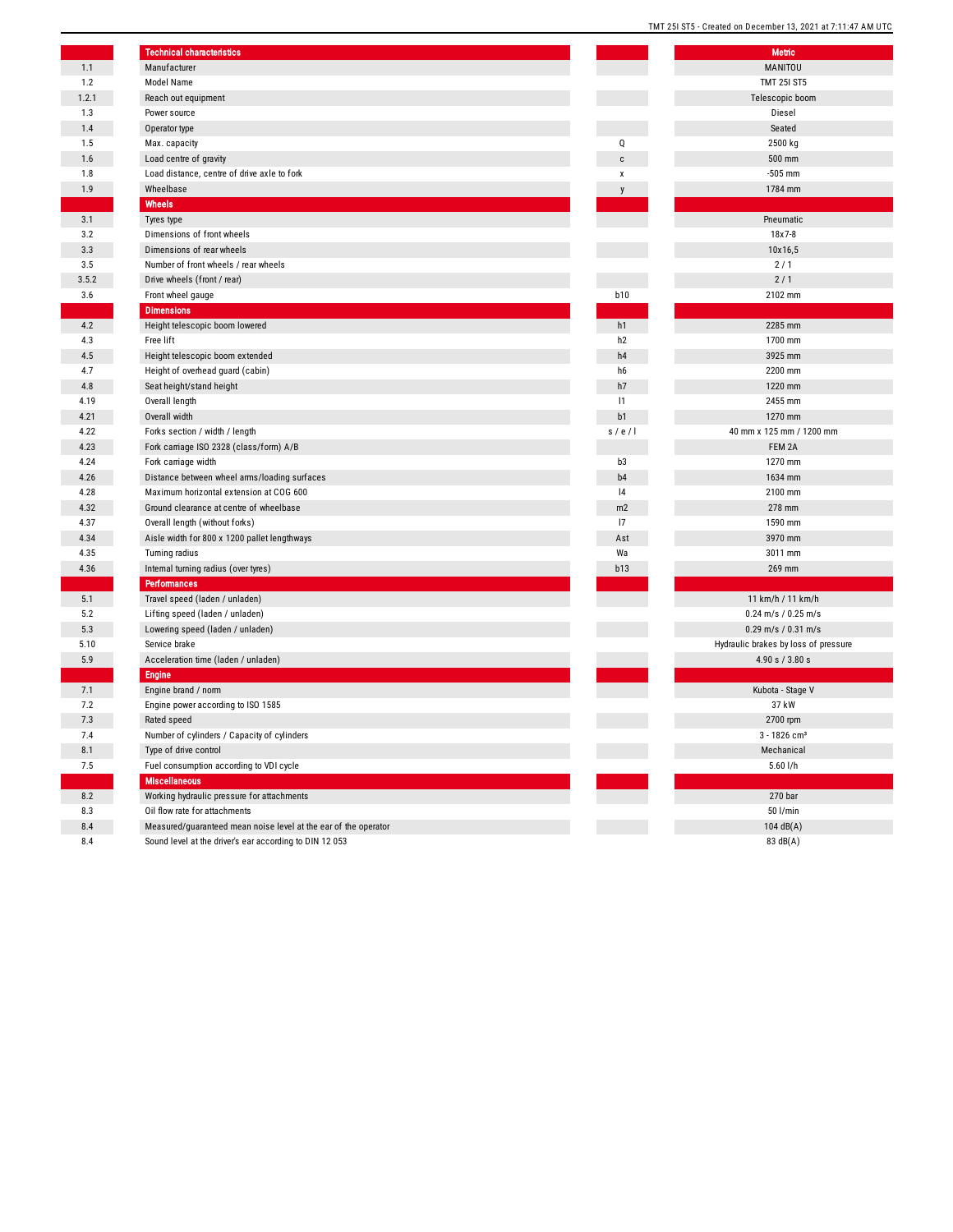## TMT 25I ST5 - Dimensional drawing